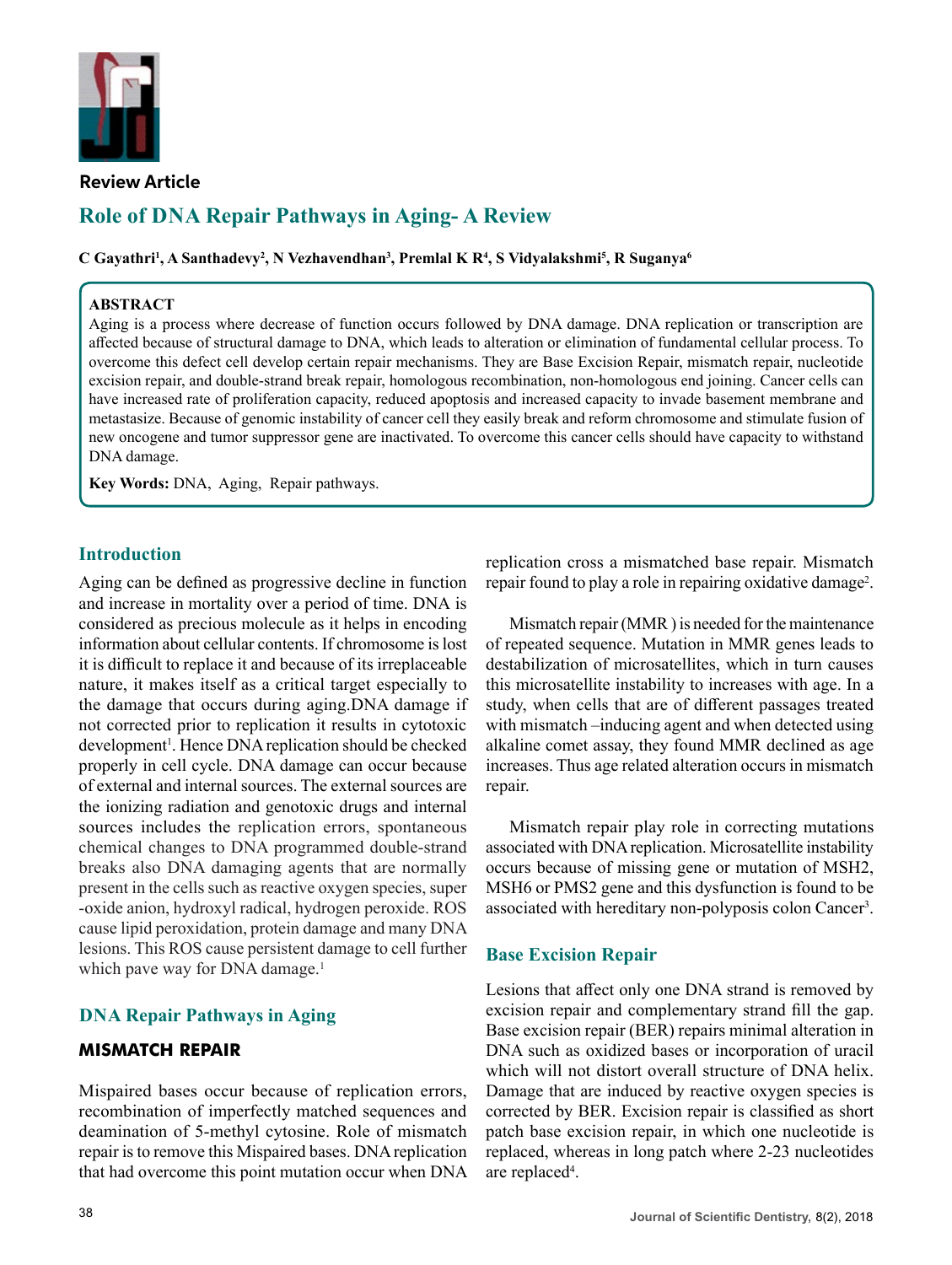DNA glycosylaes initiates BER, that in turn cleave N-glycosylaes BER, that in turn cleave N-glycosylic bond of damaged bases sparing apurinic/ apyrimidinic site. AP endonucleases process abonic site leaving single stranded gap. This gap is then filled by DNA polymerases beta and ligated by DNA ligase.<sup>4</sup>

The levels and kinetics of AP site, after DNA damage in nuclear DNA revealed that higher basal level of AP in senescent human fibroblast and leukocytes compared to young cells. Deficiency in DNA glycosal activity was found in old cells, when treated with  $H_2O_2$  or MMS, as the level of AP site increase in younger cells when compared to old cells. When oxidized guanine was measured after exposure to gamma radiation the level was increased, because of BER enzyme activity is altered followed by altered response to DNA damage. In younger mice expression of DNA polymerase and AP endonuclease found to be induced by DNA damage to young mice, whereas in aged mice there is lack of inducibiity.

There was deficient in translocation of oxoguanie DNA glycosylase and AP endonuclease in to both nuclei and mitochondria of old mice and senescent human fibroblast. Efficiency of BER is sequence-specific where their gene expression is down regulated with age when compared with young individuals<sup>5</sup>.

#### **Nuceotide Excision Repair**

DNA oligo nucleotides that contains damaged base is removed by nucleotide excision repair(NER). The bulky lesions that are caused by carcinogenic compound, covalent linkages between adjacent pyrimidine as a result of UV exposure is recognized by NER. Nucleotide excision repair is classified as global genome repair which has been found to occur everywhere in genome and transcription coupled repair that removes lesions in transcribed strand. Damage in XPC-HR23B is recognized by GG-NER damage, further verified by XPA. XPB, XPD, helicases in complex with TF11H basal transcription initiation factor, unwound DNA and further incision is made in XPF and XPG damage strand. DNA polymerase and DNA ligase remove and repair damaged strands. Repair process is initiated by TCR pathway stabled RNA-POIII along with TCR specific proteins and CSB and  $CSA.<sup>6</sup>$ 

In a study they measured the disappearance of cyclobutane pyrimidine dimers from genomic DNA in human fibroblast by treating the cells with UV and genomic DNA is removed and incubated with T4 endonuclease, which cleave priymide dimmers of DNA.

# **Double Strand Break**

Most lethal of all DNA lesions is double strand break. In unrepaired double strand break (DSB) chromosome segments is lost and affects survival of cell. DSBs destabilize the genome and cause genomic rearrangements if its misrepaired7 . Deregulation of transcription and malignancies occur because of genomic rearrangement which is common in aging. Homologous recombination and Non-homologous end rejoining (NHEJ) repair Double strand break in DNA . HR mediated repair of DSB occur in template of sister chromatid which is used to copy missing information in to broken locus. RAD52 mediates repair by HR along RAD52 group. DNA damage can be repaired without genetic consequences as sister chromatids are similar to each other, whereas NHEJ fuses two broken ends without regard for sequence homology. KU70/KU80 hetero dimer along with NHEJ binds with broken DNA ends. Artemis –DNA PKAS complex are recruited by KU and prepare them for ligation. When DNA polymerase of POLX fill the gap by ligase forms a complex leading to deletion or insertion of filler DNA. Single strand annealing can repair double strand break between two direct repeats which is a mutagenic, mechanism in which sequence between the repeats is deleted. As cancer is associated with genomic rearrangements and loss of Increase in heterozygosity, incidence of cancer is found to be first indication of agerelated changes in DSB repair <sup>8</sup>.

In a study they found age related decline in efficiency of rejoining x-ray induced DNA breaks in lymphocytes that are normal in humans. When genes involved in DSB repair are disrupted it leads to premature aging phenotype. DSB repair were found to be less efficient during normal aging, the same pathway will also contribute in subtle way in onset of aged phenotype. $9-10$ 

# **Conclusion**

All the pathways become less efficient with age, leading to mutation accumulation. The reason of DNA repair enzyme to get decreased with aging is because of DNA repair and DNA damage. When alteration in this response occur it leads to DNA damage. Another mechanism apoptosis which is triggered by DNA damage is down regulated in aging or senescence in turn altering p53